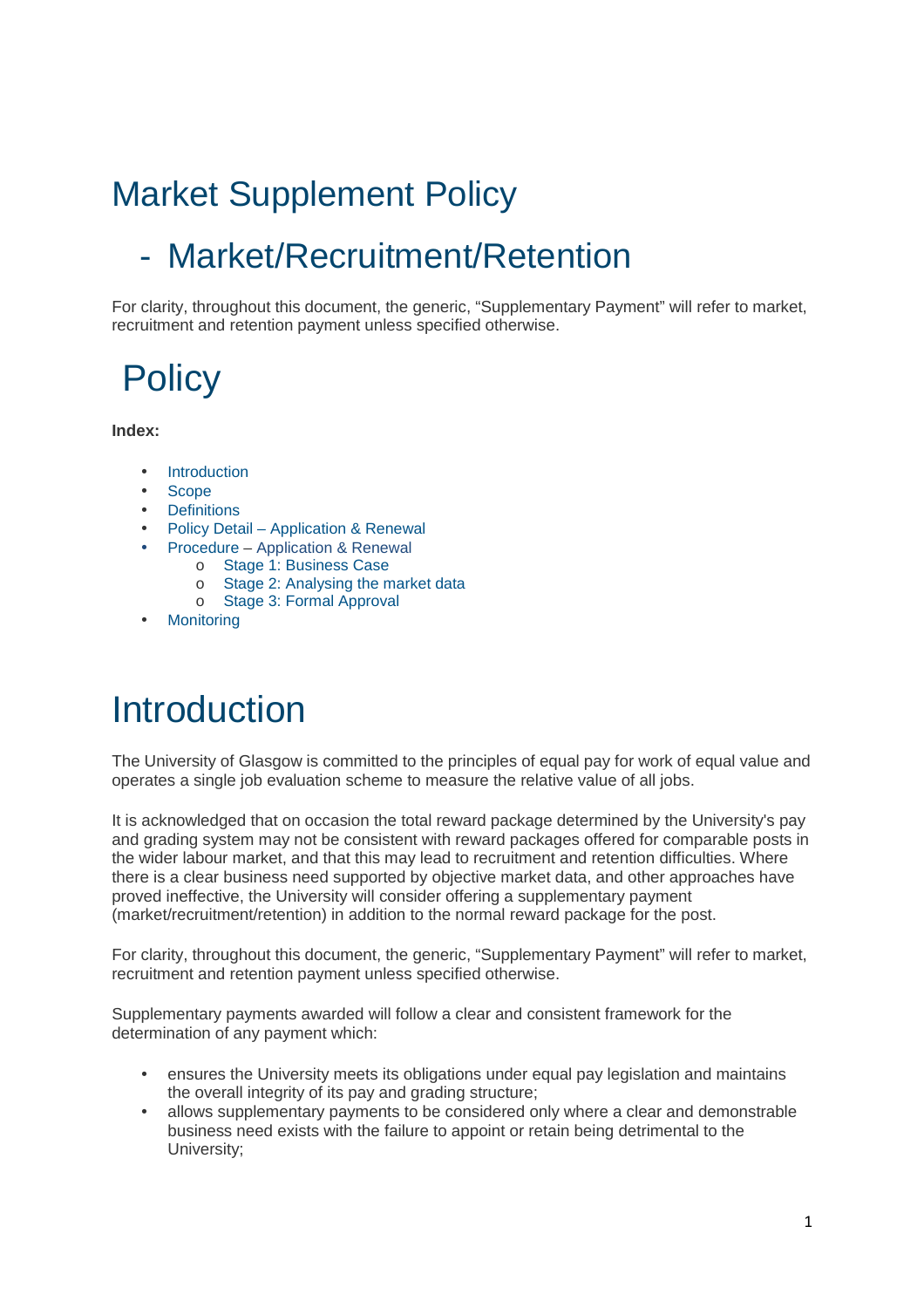- ensures that other non-pay issues are fully explored before a supplementary payment is considered;
- permits supplementary payments where an objective assessment of appropriate evidence supports this approach and a rationale is recorded;
- sets out the process by which cases are considered, and the conditions that will be applied;
- requires all supplementary payments to be reviewed on a regular basis and varied or removed where necessary;
- includes a process for all allowances to be monitored and also ensures that they are included in equal pay audits.

The accompanying procedure has been agreed with the recognised trade unions and will be followed whenever a case for a supplementary payment is considered.

# **Scope**

This policy and procedure covers all prospective and existing staff. As well as supplementary payments individuals will normally be appointed to the maximum scale point within their pay range.

# **Definitions**

#### **Market Supplementary Payment**

A market supplement payment is made where the University, due to its job matching/evaluation and salary structure, would be unable to match the market rates offered by other employers as part of the basic salary.

#### **Recruitment Supplementary Payment**

A recruitment supplementary payment is made where the University is recruiting for a role where there is a skills shortage and an additional payment is required to attract an individual.

Recruitment allowances will be subject to review on a regular basis.

#### **Retention Supplementary Payment**

A retention supplementary payment is made where there is a skills shortage for a role filled by an existing member of staff for which there would be a detrimental effect on the University should they leave.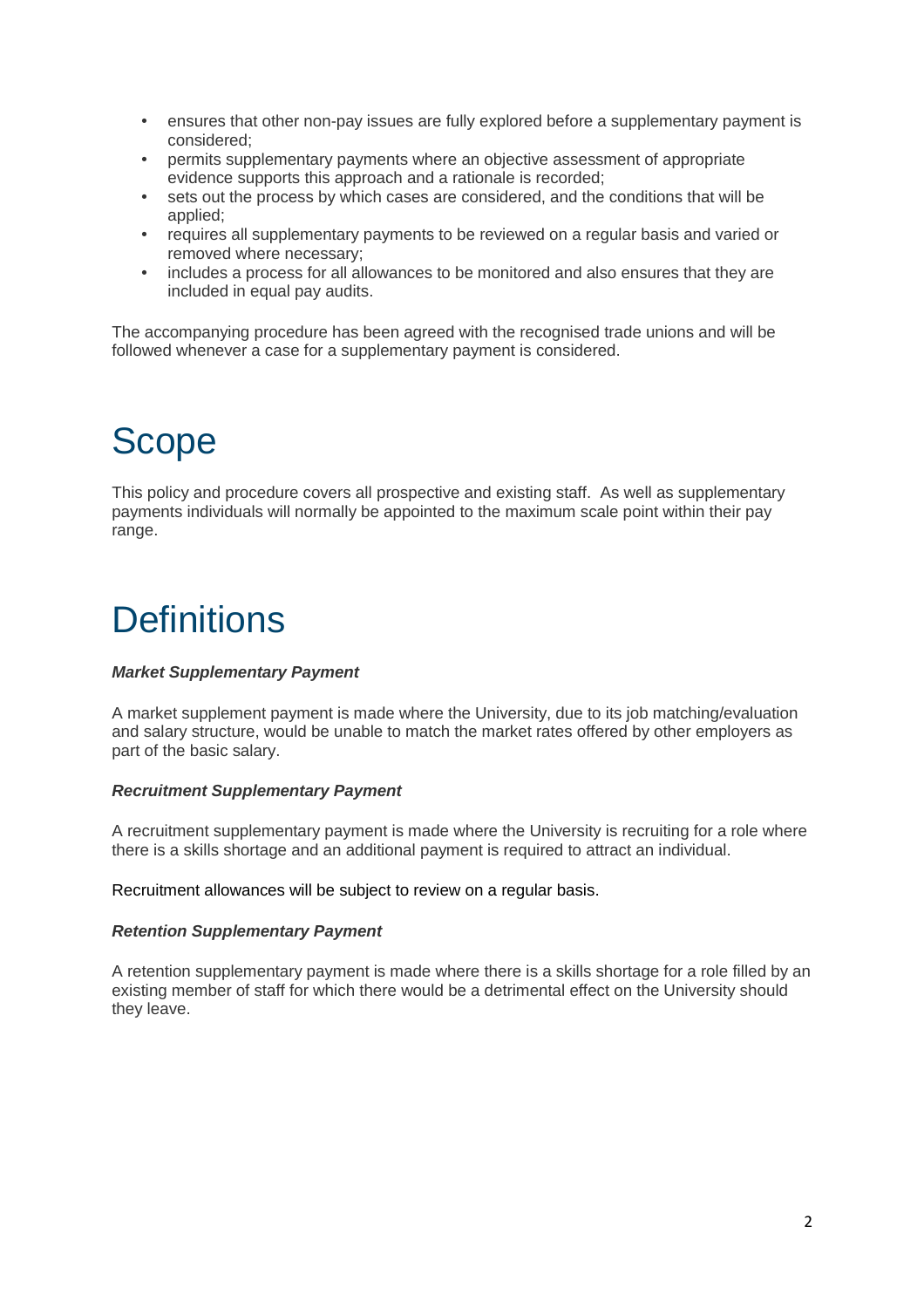## Policy Detail – Application & Renewal

Supplementary payments may be initially granted on a fixed period or lump sum basis where there is clear evidence that recruitment and retention difficulties resulting from a low pay rate, relative to that offered by other employers for comparable posts or there is a skills shortage for that role. Vice Principal/Head of College/Secretary of Court in conjunction with the Head of HR, must adequately consider and implement any non-pay solutions that may assist in the recruitment or retention of staff before a supplementary payment will be considered.

Such allowances apply to posts on a fixed period or lump sum basis and are subject to regular review with normally only one form of market supplement paid. Where there ceases to be an organisational need or market justification for a supplement, the post holder(s) will be given notice that the payment will be withdrawn.

Supplementary payments may be applied to both open ended and fixed term contracts.

Where an employee who is in receipt of a supplementary payment moves to another role within the University that does not attract such a payment, it will cease from the date they take up their new post.

Where these are payable, terms and conditions of employment will identify the relevant supplementary payment as a distinct and separate element of pay, specifying the duration of the allowance. These will be paid through the normal salary system, but will be identified separately from base salary in documentation and records, including payslips.

Any supplementary payment will be subject to National Insurance, PAYE income tax and in the case of ongoing allowances, superannuation deductions. Allowances will be taken into consideration in the calculation of all statutory entitlements such as sickness, maternity support, adoption leave and redundancy. Similarly, any occupational entitlements to sickness, maternity support, adoption and redundancy will also take account of any allowance payable; however for the calculation of all other payments, such as overtime, these will not be included.

Employees in receipt of such an allowance, who are not at the top of the scale, will continue to progress incrementally up the normal pay scale for the grade and receive any relevant cost of living award normally agreed annually. Pay increases under the standard pay and grading arrangements will not be automatically applied to the allowance. Any increases to the allowance will be considered as part of the renewal process.

#### **How are the supplementary payment amounts calculated?**

#### • **Market Supplement:**

The appropriate level of a supplement will be determined by calculating the difference between the University's pay rate (including the value of any allowances and other benefits) and the market, as determined by evidence from appropriate sources. The median market rate will normally be used when calculating supplement allowances.

#### • **Recruitment and Retention Supplement**

Recruitment supplementary payments will not be renewed but will be reviewed as a retention supplementary payment.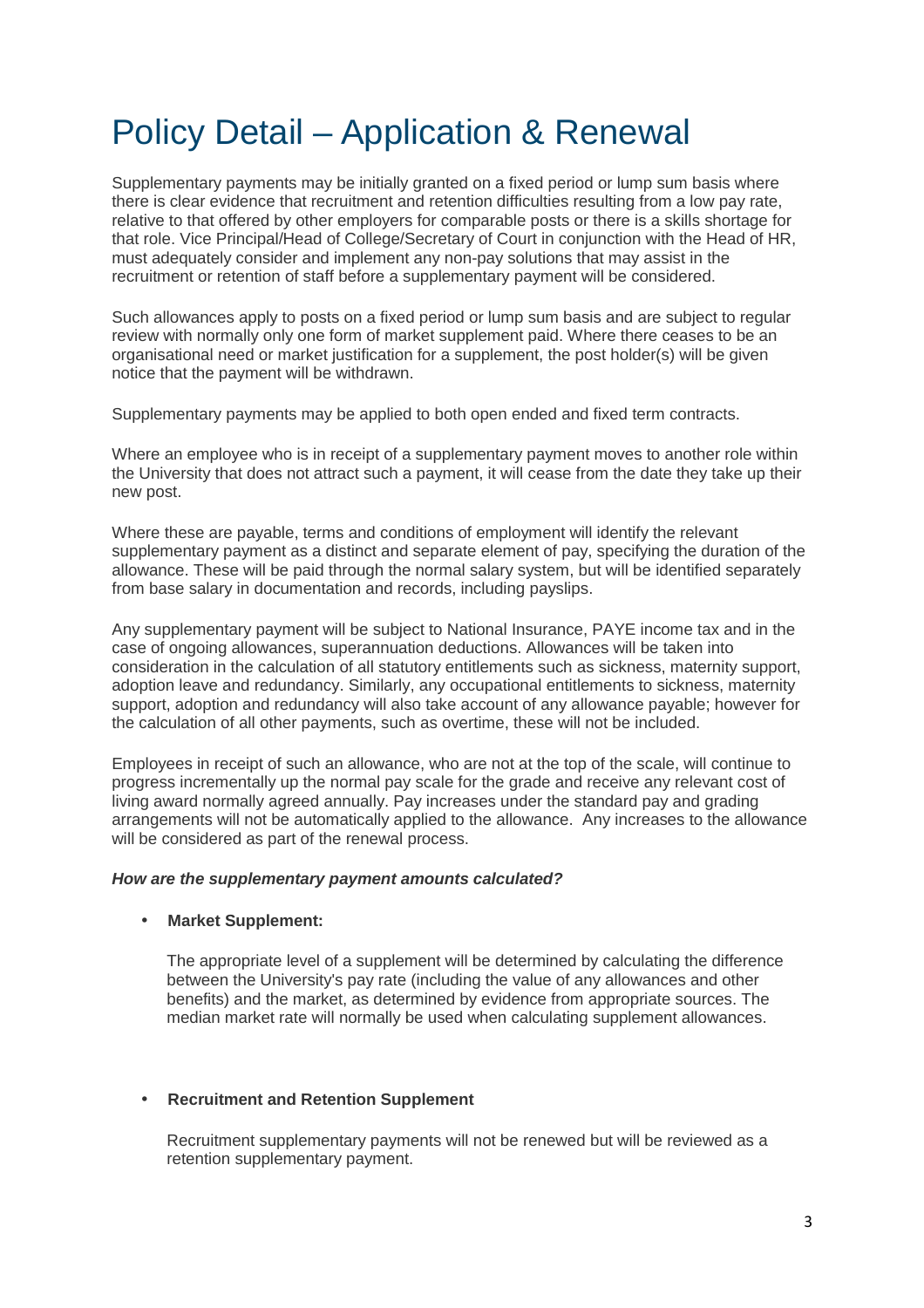Supplementary payments will be reviewed as follows:

- Grade 6-9 every two years from the effective start date
- Grade 10/Professorial on a three yearly basis from the effective start date

In addition the role will be assessed against PDR outcomes within the period of review with the expectation that performance will be at least categorised as 'Strong.'.

Following consideration against the criteria applicable to the grade at the renewal review date, the supplementary payment may be varied or withdrawn.

Where the outcome of the review determines that the supplementary payment is to be reduced or withdrawn, the employee(s) concerned will be given three months written notice of the variation, after which time the reduction/withdrawal will take effect.

If the supplementary payment is to be reduced it will be phased out as follows:

Month 1-4: 75% of the supplementary payment will be made

Month 5-8: 50% of the supplementary payment will be made

Month 9-12: 25% of the supplementary payment will be made

There is no right of appeal under this policy regarding decisions taken to offer, refuse, vary or withdraw an allowance (although this does not affect any statutory rights).

### Procedure – Application & Renewal

### Stage 1: Business Case

This is completed by the relevant Vice Principal/Head of College/Secretary of Court in conjunction with the Head of HR.

The purpose of this stage is for the Vice Principal/Head of College/Secretary of Court in conjunction with the Head of HR to provide context surrounding the recruitment difficulties where it has been established that:

- there have not been any issues identified with regards to advertising or recruitment, or
- evidence suggests that remuneration is the primarily account for staff seeking employment opportunities elsewhere (other than as part of the normal career/personal development process), or
- strong evidence exists to suggest that issues of this nature are likely to arise,

The Vice Principal/Head of College/Secretary of Court in conjunction with the Head of HR will discuss whether or not there is an alternative approach to providing a solution to the issue. i.e. non-pay benefits (e.g. training and career development opportunities, facilities, access to a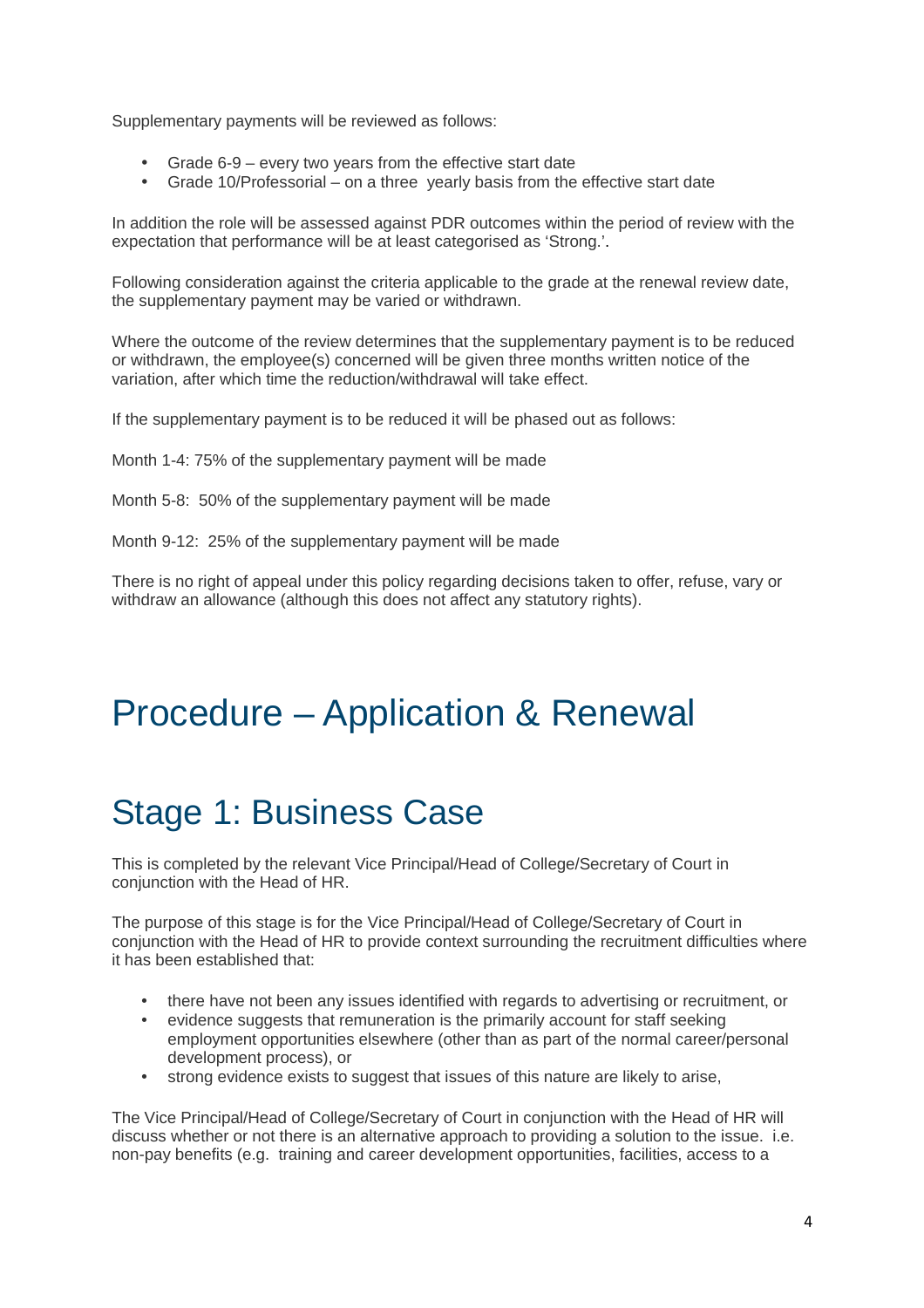range of policies that support work-life balance, the opportunity to engage in leading edge research, etc.).

Having explored all other avenues for the difficulty in recruitment and it is concluded that the normal reward package may be the root cause, the form will be forwarded to the Performance, Pay and Reward (PPR) team. The PPR team will work in partnership with the Vice Principal/Head of College/Secretary of Court in conjunction with the Head of HR to evidence the application.

### Stage 2: Analysing the market/recruitment/retention data

#### **Market Supplements:**

The PPR Team is responsible for identifying and analysing an appropriate and relevant sample of labour market pay data in order to establish whether justification exists for the payment. Typically the data will be sought from the most recent relevant external salary survey. The results of these investigations will be recorded in 'Section 2' section of Appendix 1.

The external market data will be used to evidence whether the remuneration package on offer is in alignment with the market. If the evidence establishes that the remuneration package on offer is lower than the market data, this will be used to determine and justify the value of the market supplement offered.

If the market data indicates that the market rate is equal to or lower than the value of the total reward package offered by the University, payment will not be supported in which case the PPR Team will notify the Head of HR. The Head of HR will work with the Vice Principal/Head of College/Secretary of Court to identify other underlying recruitment or retention issues and the most appropriate ways of overcoming these.

Based on the outcome of the market pay investigations, the PPR team will update "Section 2" of Appendix 1 detailing whether the application is should be submitted for formal approval or not.

#### **Recruitment/Retention Supplements:**

The Recruitment Team is responsible for identifying and analysing an appropriate and relevant sample of labour market data in order to establish whether a justification exists for the payment.

The sources from which this data is gathered will vary depending its relevancy to the particular post under examination. Data from a minimum of two reliable sources will usually be required. The results of these investigations will be recorded in 'Section 2' section of Appendix 1.

If the evidence established indicates that there is no skills shortages in the labour market, the payment will not be supported in which case the Recruitment Team will notify the Vice Principal/Head of College/Secretary of Court.

The Head of HR will work with the Vice Principal/Head of College/Secretary of Court to identify other underlying recruitment or retention issues and the most appropriate ways of overcoming these.